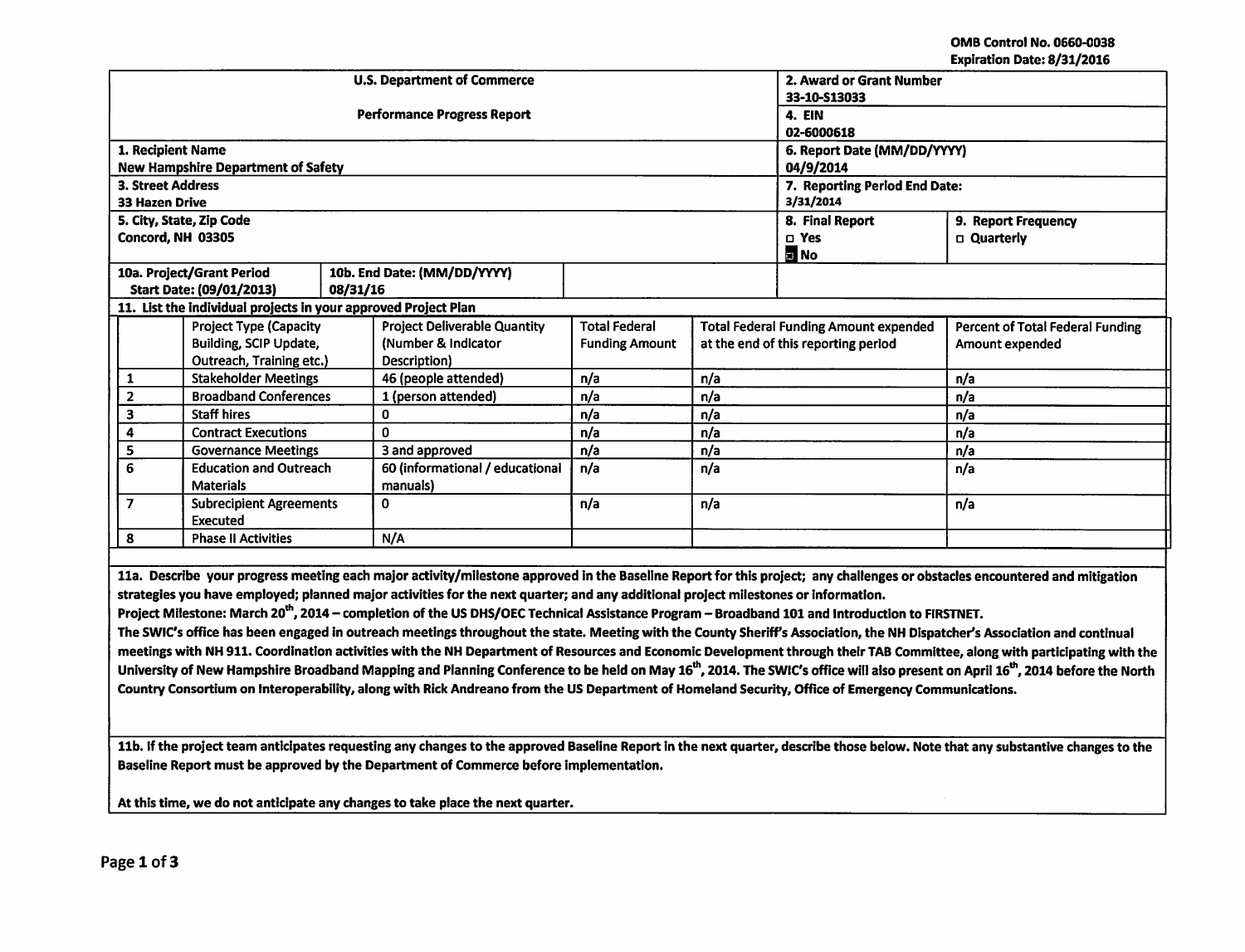11c. Provide any other information that would be useful to NTIA as it assesses this project's progress.

NH DOS received approval from the State Legislature (01-15-2014) to formally accept these grant funds and establish financial accounting capabilities. Progress to date has been taking measures to develop the Governance that will provide authority to the Statewide lnteroperabllity Executive Committee (SIEC) through an Executive Order signed by the Governor of New Hampshire. Expected to be also signed by the Governor as well is the "single point of contact" transitioned to the newly hired NH-SWIC. Information provided by conference calls with NTIA and along with US DHS EOC has allowed NH to select a date (March 20<sup>th</sup>, 2014) for the Broadband 101/Planning Technical Assistance (TA) along with the Executive Summary and an informational session about FirstNet. Progress regarding FirstNet and defining the SWIC's position has been to collaborate with FEMA Region 1 States through regional planning sessions. Attendance to the NCSWIC and RECCWG conferences, along with FirstNet Webinars has been instrumental in this capacity.

11d. Describe any success stories or best practices you have Identified. Please be as specific as possible. N/A

12. Personnel

12a. If the project is not fully staffed, describe how any lack of staffing may impact the project's time line and when the project will be fully staffed.

As stated in the Baseline/Expenditure Plan, NHDOS anticipates hiring a Program Manager/Business Systems Analyst in Q4. This is under evaluation at this time.

12b. Staffing Table

|                                                                                                                                       |                                                 | FTE %            |                        | <b>Project(s) Assigned</b>                               |                   |      |                        |                        | Change                        |
|---------------------------------------------------------------------------------------------------------------------------------------|-------------------------------------------------|------------------|------------------------|----------------------------------------------------------|-------------------|------|------------------------|------------------------|-------------------------------|
| <b>SWIC</b>                                                                                                                           |                                                 |                  |                        | Management and coordination of grant project activities. |                   |      |                        |                        | No change.                    |
| .01<br>Program specialist III                                                                                                         |                                                 |                  |                        | <b>Financial Tracking and Reporting</b>                  |                   |      |                        |                        | <b>New</b>                    |
|                                                                                                                                       |                                                 |                  |                        | Add Row                                                  | <b>Remove Row</b> |      |                        |                        |                               |
|                                                                                                                                       | 13. Subcontracts (Vendors and/or Subrecipients) | N/A              |                        |                                                          |                   |      |                        |                        |                               |
| 13a. Subcontracts Table – Include all subcontractors. The totals from this table must equal the "Subcontracts Total" in Question 14f. |                                                 |                  |                        |                                                          |                   |      |                        |                        |                               |
| Name                                                                                                                                  | <b>Subcontract Purpose</b>                      | <b>Type</b>      | <b>RFP/RFQ</b>         | <b>Contract</b>                                          | <b>Start</b>      | End  | <b>Total Federal</b>   | <b>Total Matching</b>  | <b>Project and % Assigned</b> |
|                                                                                                                                       |                                                 | (Vendor/Subrec.) | <b>Issued</b><br>(Y/N) | Executed<br>(Y/N)                                        | Date              | Date | <b>Funds Allocated</b> | <b>Funds Allocated</b> |                               |
| N/A                                                                                                                                   |                                                 |                  |                        |                                                          |                   |      |                        |                        |                               |
|                                                                                                                                       |                                                 |                  |                        |                                                          |                   |      |                        |                        |                               |
| <b>Add Row</b><br>Remove Row<br>13b. Describe any challenges encountered with vendors and/or subrecipients.                           |                                                 |                  |                        |                                                          |                   |      |                        |                        |                               |
|                                                                                                                                       |                                                 |                  |                        |                                                          |                   |      |                        |                        |                               |